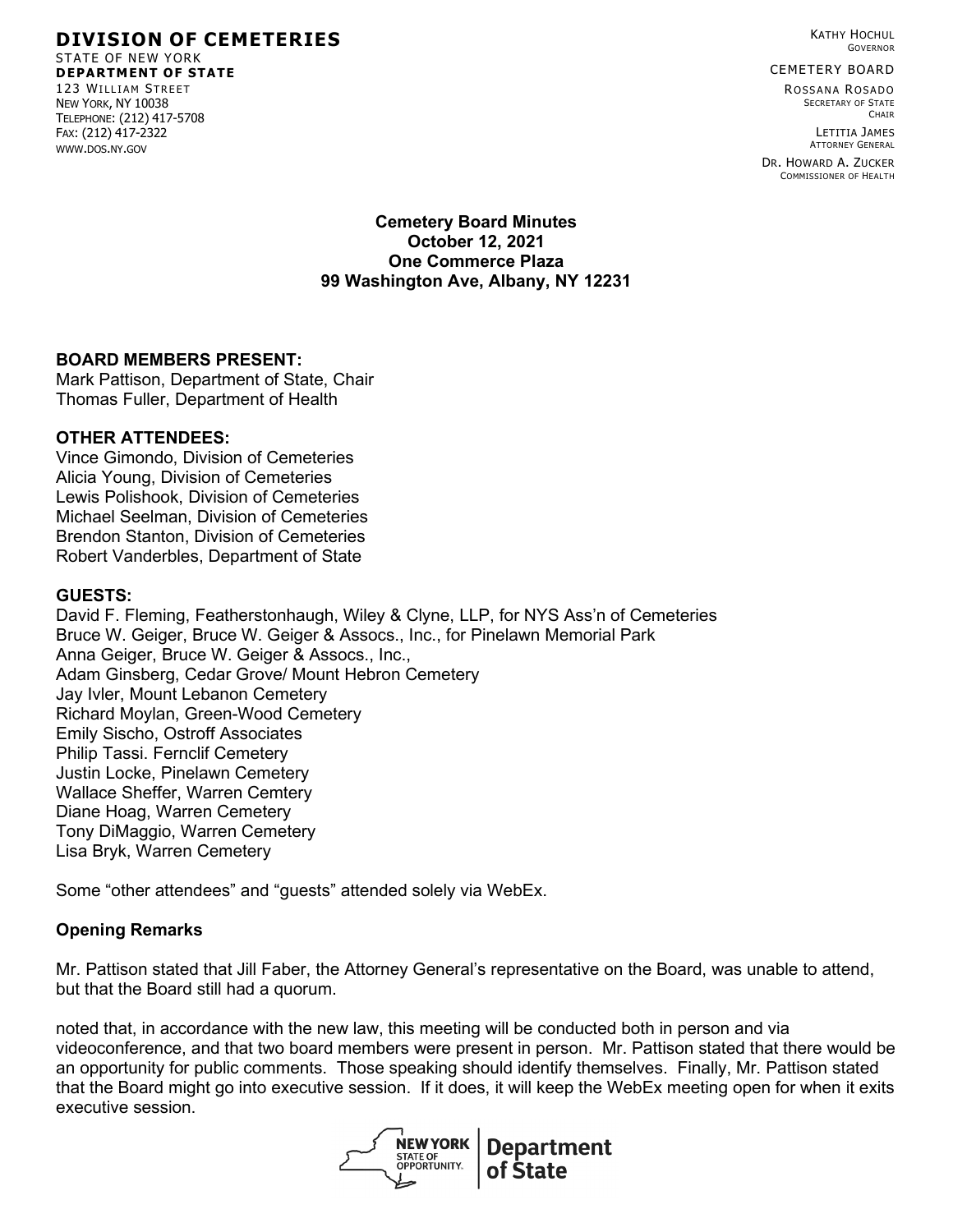Robert Vanderbles, counsel to the Division and Board, noted that we are operating in person pursuant to Chapter 417 of the laws of 2021, which allows for meetings in whole or part by videoconference. Mr. Vanderbles noted that the meeting will be recorded and transcribed.

## **21-10-A-63 Minutes of Previous Meetings**

Motion was made, seconded, and unanimously adopted approving the minutes of the Board's September 14, 2021 meeting, without change.

## **21-10-B-64 Legislation and Regulations**

1. Legislation

Mr. Vanderbles reported that there was no relevant legislative activity in the last month.

2. Regulations

Notice of the proposed abandonment rule-making was published in the September 29 or October 13 State Register. There is a 60-day public comment period, after which the Department will review any comments received.

Mr. Pattison congratulated Mr. Vanderbles on the expected birth of a second child and noted that we will not see him until December.

### **21-10-C-65 Division Report**

Mr. Polishook reported as follows:

- 1. Forms: Forms for the following items are now on our website: applications for mausoleum and columbarium approval, major alterations, and recommendations of approval of permanent maintenance loans. There are also three supporting schedules: Schedule A (income, expenses, and fund balances), Schedule B (return on investment for mausoleum, columbarium, and major alteration applications), and Schedule C (related party transactions).
- 2. Staffing: We completed interviews for Associate Accountant and Administrative Assistant in Albany and have selected two candidates who are scheduled to start on October 28. We are soliciting candidates for two Senior Accountant positions; the canvass closes mid-October.

Mr. Pattison added that the forms are the result of a Lean process designed to simplify business process and make applications more predictable.

Assistant Director Alicia Young reported that we have received 1,418 annual reports, 502 of which were submitted online (36% of the total applications received).

#### **21-10-D-66 Vandalism, Abandonment and Monument Repair or Removal Fund Report**

Assistant Director Alicia Young provided the vandalism report.

Calendar year collections for the vandalism fund are \$567,908. Assessment collections are \$318,361. Fiscal year collections from April 1, 2021 are: Vandalism \$136,083; Assessment \$75,436.

Payments from the \$2 million vandalism fund appropriation are as follows: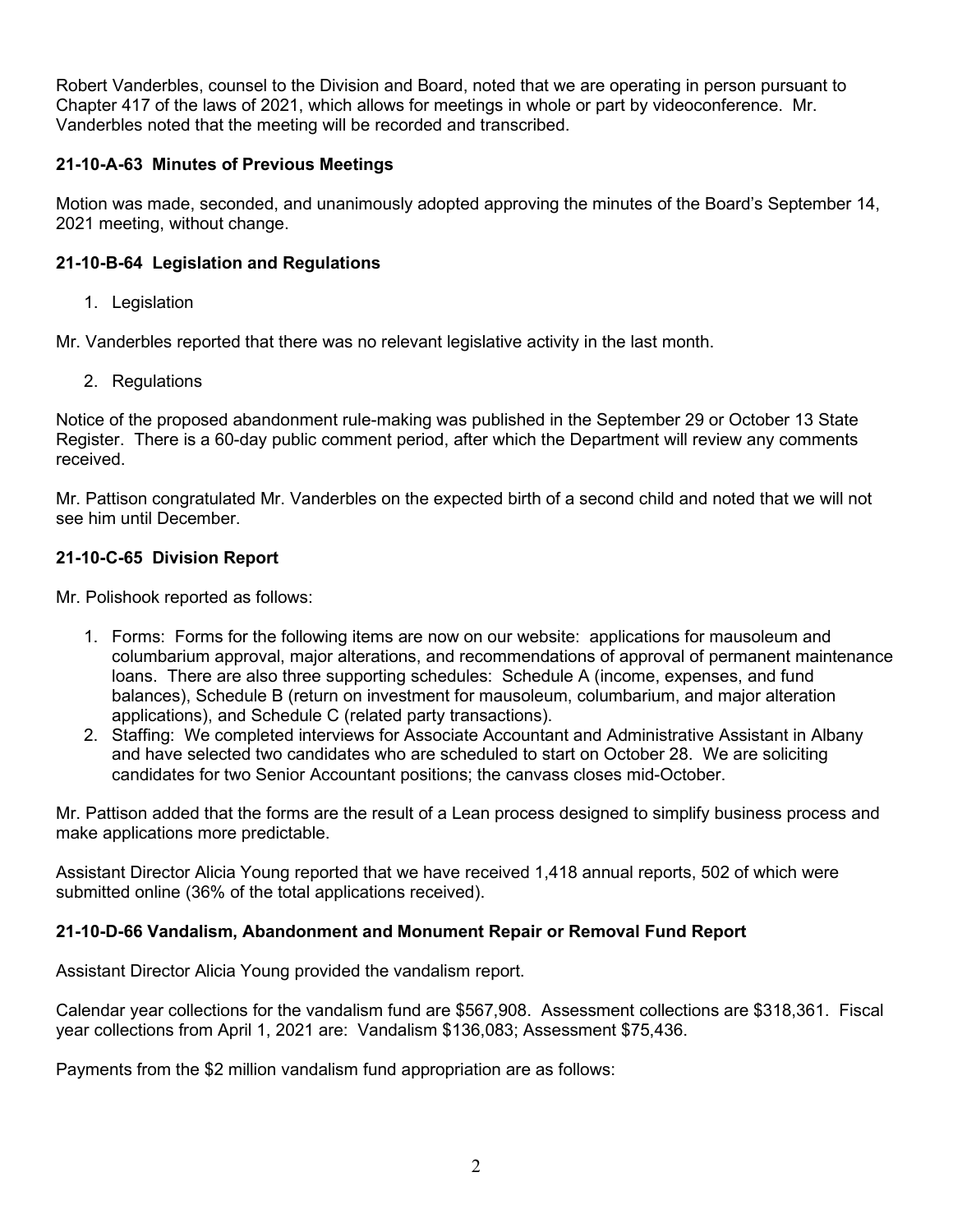We have made an initial payment of \$120,726.44, representing 10 initial payments of 25% of the total of each of those applications and one 75% final payment on applications approved this fiscal year. These 10 applications total \$381,798.46 (including funds already paid out) .

There remains approximately \$108,254.84 in funds committed for applications approved in fiscal years 2018/19 and 2019/20. There is approximately \$165,471.23 committed for applications approved in the 2020/21 fiscal year.

There are five applications in the pipeline for approval \$162,130.95; there is one application to presented today totaling \$9,357.98.

## Pierrepont Hill Cemetery Ass'n, No. 45-047 (St. Lawrence), \$9,357.98

Mr. Seelman reported that Pierrepont Hill Cemetery submitted an application for 19 hazardous monuments, and that he verified that they are in fact hazardous. The cemetery received two estimates, the lower of which was \$9,248. An interesting aspect of this application is that the lower estimate includes precast concrete foundations. Mr. Seelman recommends approval.

Mr. Fuller asked why the second estimate was more than double the first estimate; Mr. Seelman explained that the precast foundations are apparently more efficient.

Motion was made, seconded, and unanimously adopted approving the application in the amount of \$9,357.98, subject to the availability of funds.

## **21-10-E-67 52-044 Pinelawn Memorial Park – Major Renovation Amendment**

Mr. Polishook stated that the Board approved road renovations (curb work and repaving) at Pinelawn in August 2020. Pinelawn presents the current application as an amendment to that application. Pinelawn now seeks approval for expansion of a parking area adjacent to that road. The cost of this project is \$22,000.

Motion was made, seconded, and unanimously adopted approving an amendment to its previous application to expand its parking area for a cost of \$22,000, subject to receipt of any required permits.

## **21-10-F-68 52-044 Pinelawn Memorial Park – Wash Down Station**

Mr. Polishook stated that the cemetery wishes to install a closed-loop wash down station for cemetery vehicles and digging equipment, which will recapture water used in washing the cemetery, saving money and protecting the water table. This station will be located in the cemetery's maintenance area and invisible to lot owners. \$97,140.

Mr. Vanderbles noted that the wash down station requires a building permit that the cemetery has not yet obtained.

Motion was made, seconded, and unanimously adopted approving the application of Pinelawn for a major renovation for a wash down station in an amount not to exceed \$97,140, subject to receipt of any required permits.

## **21-10-G-69 42-035 Warren Cemetery – Land Purchase**

Leonard Breen stated that Warren Cemetery is a small, rural cemetery in Rensselaer County consisting of 2.51 acres. It seeks approval to purchase another 3.29 acres, more than doubling its size. The cemetery reports that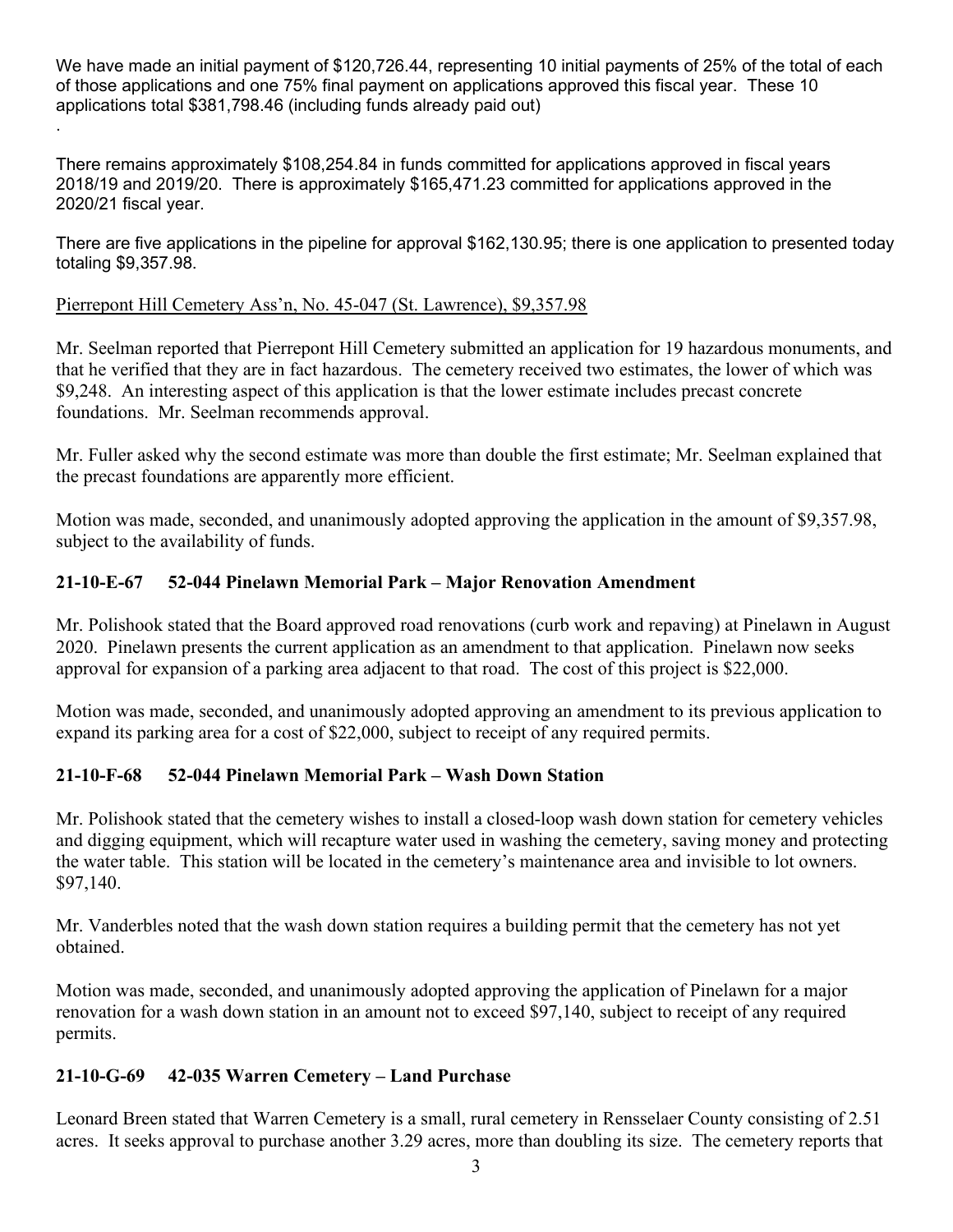it is out of new lots to sell. The land is fairly level and clear and there are no development costs anticipated. Mr. Breen noted that the land is surveyed but that the cemetery appears to have paid for a survey of the seller's entire property, not just the property to be acquired, that increased costs significantly—the survey cost almost as much as the land. Mr. Breen also questioned the demand for lots and suggested that the cemetery might be able to provide more information about demand.

Ms. Young stated that initially it was unclear whether the cemetery has enough money to make the transaction. The cemetery has a special trust of \$97,000; only the income may be used for the betterment of the cemetery. After review, we located \$12,000 in additional unrestricted funds that could be used for the purchase. The cemetery has already paid for two appraisals and a survey; after these costs, and after the purchase, the cemetery would be left with only approximately \$3,000 in unrestricted funds. Ms. Young also expressed concern that the cemetery consistently runs a deficit.

Mr. Vanderbles added that the contract makes the purchase contingent on board approval, and also noted that the price is slightly greater than the appraised value.

Wallace Sheffer, President of the cemetery's board, addressed the Board. He indicated that the seller requested the survey but did not anticipate the entire area being surveyed. He added that the cemetery does receive inquiries about lots but has none to sell. The cemetery further indicated that it was concerned that absent a land purchase the cemetery would be abandoned to the town and the town would not maintain it as well. Mr. added that it does send a fundraising letter annually.

Lisa Bright, Secretary of the cemetery, states that the surveyor provided a letter on August 26 indicating that the survey covered only the parcel to be purchased; Ms. Young stated that the letter was unclear as to what was surveyed.

Lisa Bryk, another board member, added that the only municipal assistance that might be likely or useful would be help with trees and brush.

Mr. Pattison thanked the board members for their volunteer service to the cemetery, and that we shared the cemetery's goal of avoiding abandonment to the town.

Motion was made, seconded, and unanimously adopted approving the land acquisition for a purchase price of \$8,225, for a total cost of \$15,820.50 (including legal fees, appraisals, and survey), to be expended from general fund.

## **21-10-H-70 04-045 City Cremations – Report on Non-Compliance**

Mr. Polishook reported that on July 21, 2021, the Division proposed to impose a penalty of \$22,000 plus \$100 per day for failing to file required reports. City Cremations responded with a letter we received on August 8, saying, essentially, that the crematory had asked its accountant to file reports and that the Division should call before inspections. The Division regards this as non-responsive. The Division also sent a letter on September 2 asking for information about the crematory's accountant and attorney who had allegedly failed to submit reports; the deadline for response expired on September 17 and the Division has received no response. The requests in this letter were made pursuant to N-PCL section 1508(b), so failure to respond carries a penalty of \$100 per day. In sum, the crematory has largely failed to make required filings for seven years. Since we sent our July 21 letter, the Division succeeded in inspecting the crematory, finding approximately 10 percent of cremation authorizations were not properly completed (a slightly worse ratio than average).

There were discussions to resolve the matter about a month ago but the Division has heard nothing since.

The Division requests that the Board schedule an administrative hearing on the proposed penalties.